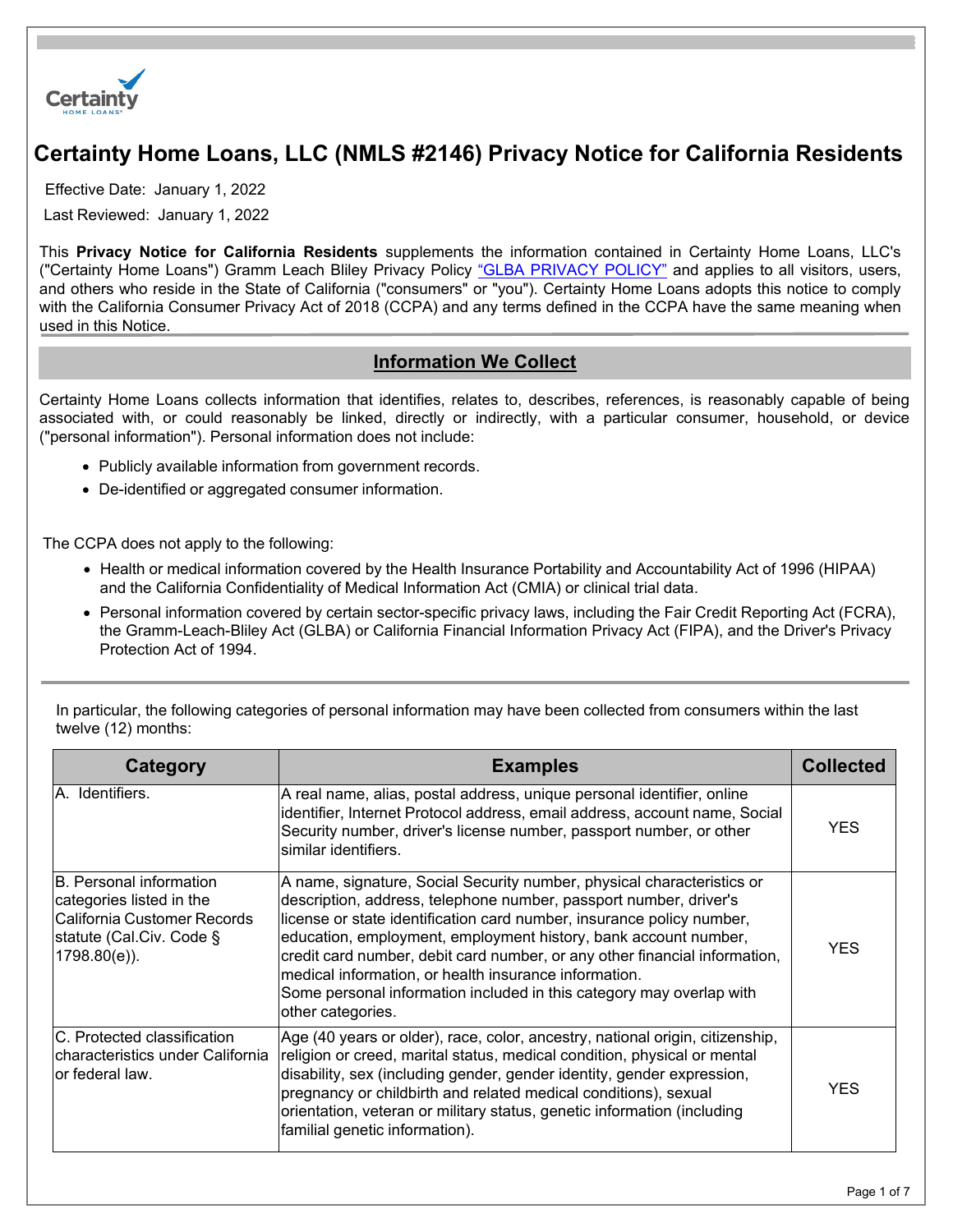| Category                                                                                                                                                 | <b>Examples</b>                                                                                                                                                                                                                                                                                                                            | <b>Collected</b> |
|----------------------------------------------------------------------------------------------------------------------------------------------------------|--------------------------------------------------------------------------------------------------------------------------------------------------------------------------------------------------------------------------------------------------------------------------------------------------------------------------------------------|------------------|
| D. Commercial information.                                                                                                                               | Records of personal property, products or services purchased, obtained,<br>or considered, or other purchasing or consuming histories or tendencies.                                                                                                                                                                                        | <b>YES</b>       |
| E. Biometric information.                                                                                                                                | Genetic, physiological, behavioral, and biological characteristics, or<br>activity patterns used to extract a template or other identifier or identifying<br>information, such as fingerprints, faceprints, and voiceprints, iris or retina<br>scans, keystroke, gait, or other physical patterns, and sleep, health, or<br>exercise data. | NO.              |
| F. Internet or other similar<br>network activity.                                                                                                        | Browsing history, search history, information on a consumer's interaction<br>with a website, application, or advertisement.                                                                                                                                                                                                                | <b>YES</b>       |
| G. Geolocation data.                                                                                                                                     | Physical location or movements.                                                                                                                                                                                                                                                                                                            | <b>NO</b>        |
| H. Sensory data.                                                                                                                                         | Audio, electronic, visual, thermal, olfactory, or similar information.                                                                                                                                                                                                                                                                     | <b>NO</b>        |
| I. Professional or<br>employment-related<br>information.                                                                                                 | Current or past job history or performance evaluations.                                                                                                                                                                                                                                                                                    | <b>YES</b>       |
| J. Non-public education<br>information (per the Family<br><b>Educational Rights and</b><br>Privacy Act (20 U.S.C. Section<br>1232g, 34 C.F.R. Part 99)). | Education records directly related to a student maintained by an<br>educational institution or party acting on its behalf, such as grades,<br>transcripts, class lists, student schedules, student identification codes,<br>student financial information, or student disciplinary records.                                                | <b>NO</b>        |
| K. Inferences drawn from<br>other personal information.                                                                                                  | Profile reflecting a person's preferences, characteristics, psychological<br>trends, predispositions, behavior, attitudes, intelligence, abilities, and<br>aptitudes.                                                                                                                                                                      | <b>YES</b>       |

Certainty Home Loans obtains the categories of personal information listed above from the following categories of sources:

- Directly from you.
	- For example, from forms you complete or products and services you purchase.
- Indirectly from you.
	- For example, from observing your actions on our Website.

# **Use of Personal Information**

Certainty Home Loans may use or disclose the personal information we collect for one or more of the following purposes:

- To fulfill or meet the reason you provided the information. For example, if you share your name and contact information to request a price quote or ask a question about our products or services, we will use that personal information to respond to your inquiry. If you provide your personal information to purchase a product or service, we will use that information to process your payment and facilitate delivery. We may also save your information to facilitate new product orders or process returns.
- To provide, support, personalize, and develop our Website, products, and services.
- To create, maintain, customize, and secure your account with us.
- To process your requests, purchases transactions, and payments and prevent transactional fraud.
- To provide you with support and to respond to your inquiries, including to investigate and address your concerns and monitor and improve our responses.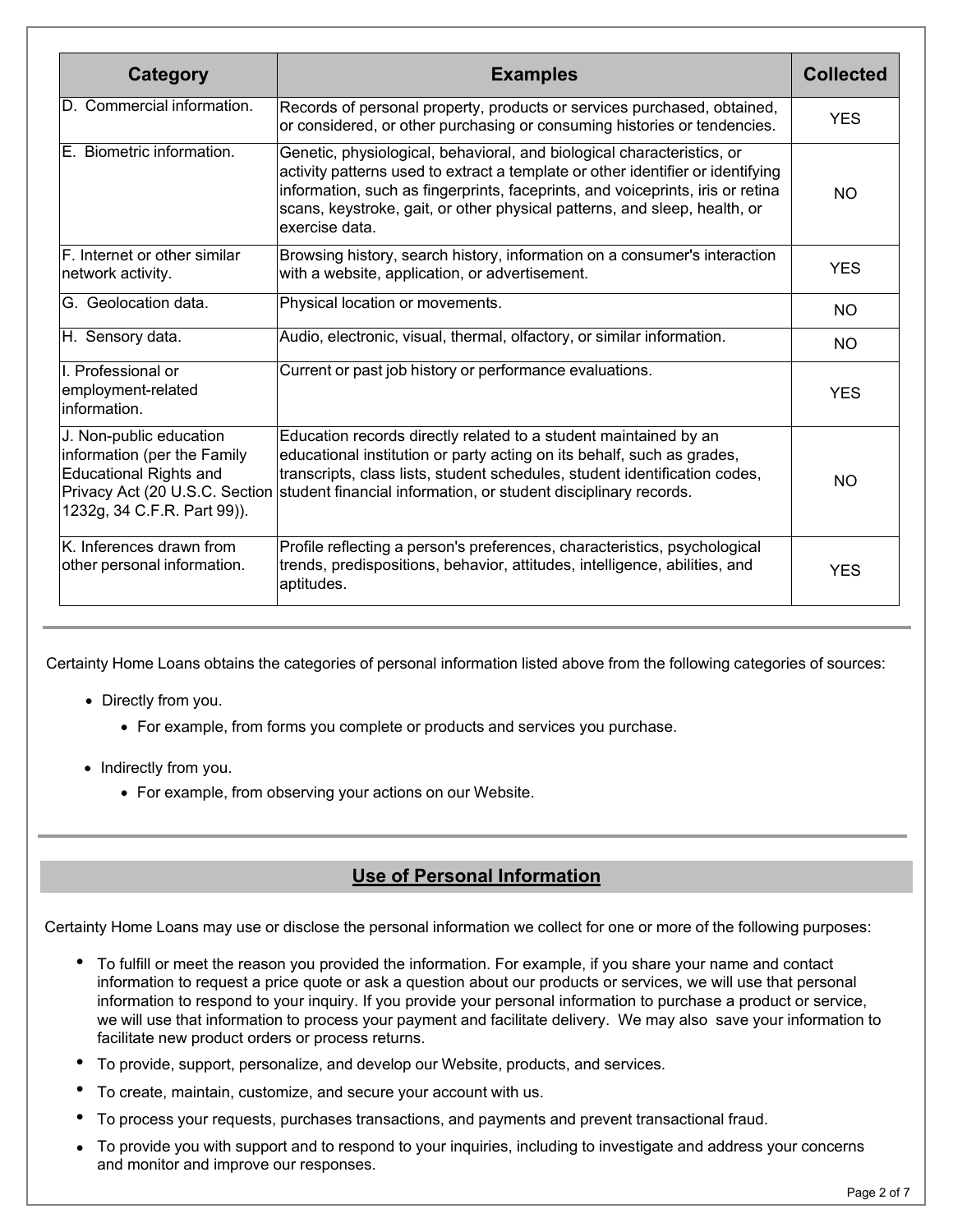- To personalize your Website experience and to deliver content and product and service offerings relevant to your interests, including targeted offers and ads through our Website, third-party sites, and via email or text message (with your consent, where required by law).
- To help maintain the safety, security, and integrity of our Website, products and services, databases and other technology assets, and business.
- For testing, research, analysis, and product development, including to develop and improve our Website, products, and services.
- To respond to law enforcement requests and as required by applicable law, court order, or governmental regulations.
- As described to you when collecting your personal information or as otherwise set forth in the CCPA.
- To evaluate or conduct a merger, divestiture, restructuring, reorganization, dissolution, or other sale or transfer of some or all of our assets, whether as a going concern or as part of bankruptcy, liquidation, or similar proceeding, in which personal information held by us about our consumers is among the assets transferred.

Certainty Home Loans will not collect additional categories of personal information or use the personal information we collected for materially different, unrelated, or incompatible purposes without providing you notice.

#### **Sharing Personal Information**

Certainty Home Loans may disclose your personal information to a third party for a business purpose. When we disclose personal information for a business purpose, we enter a contract that describes the purpose and requires the recipient to both keep that personal information confidential and not use it for any purpose except performing the contract.

Certainty Home Loans shares your personal information with the following categories of third parties:

• Service providers.

#### **Disclosures of Personal Information for a Business Purpose**

In the preceding twelve (12) months, Certainty Home Loans may have disclosed the following categories of personal information for a business purpose:

Category A: Identifiers.

Category B: California Customer Records personal information categories.

Category C: Protected classification characteristics under California or federal law.

Category D: Commercial information.

Category F: Internet or other similar network activity.

Category I: Professional or employment-related information.

Category K: Inferences drawn from other personal information.

Certainty Home Loans discloses your personal information for a business purpose to the following categories of third parties:

• Service providers.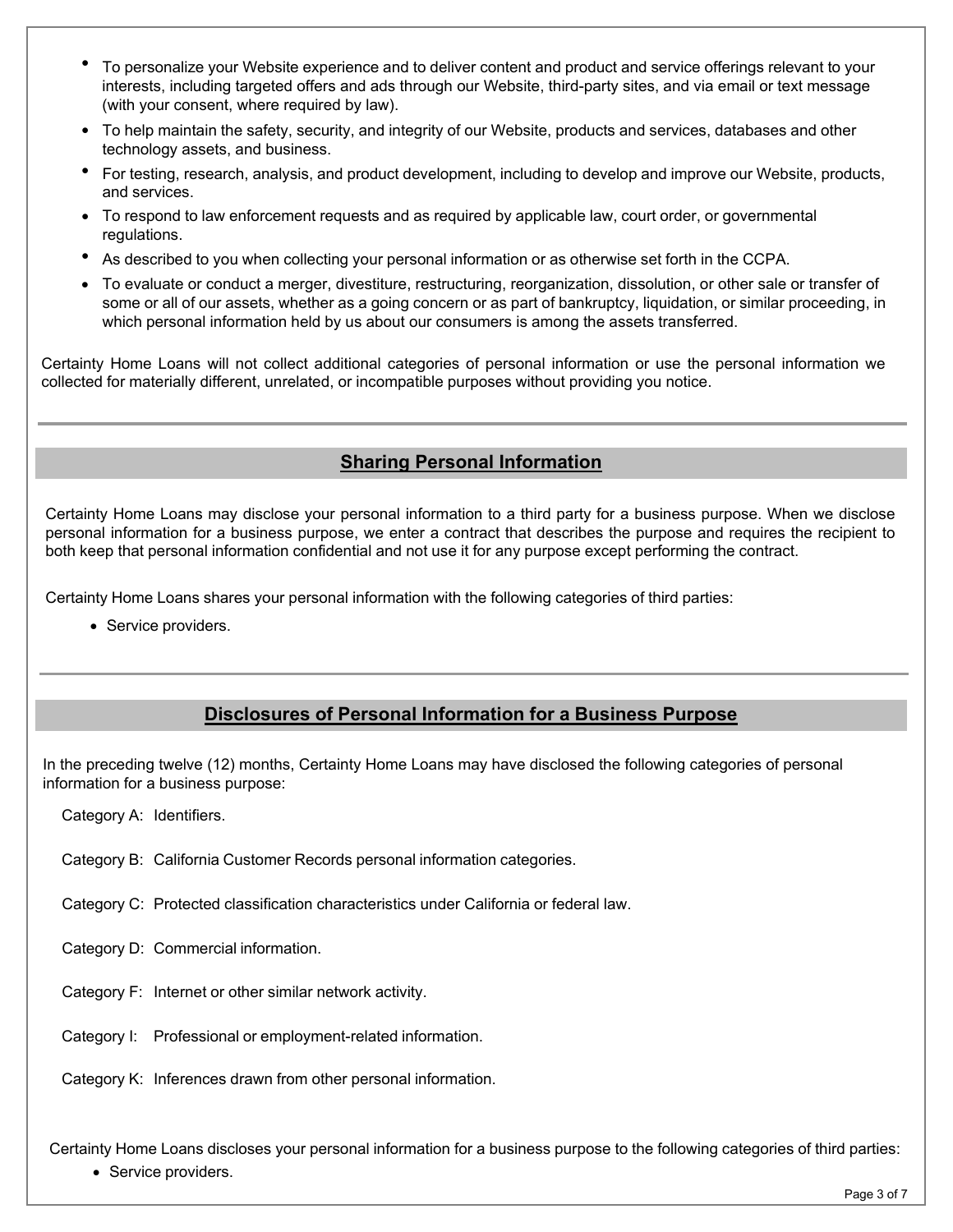# **Sales of Personal Information**

In the preceding twelve (12) months, Certainty Home Loans has not sold any of your personal information.

## **Your Rights and Choices**

The CCPA provides consumers (California residents) with specific rights regarding their personal information. This section describes your CCPA rights and explains how to exercise those rights.

#### **Access to Specific Information and Data Portability Rights**

You have the right to request that Certainty Home Loans discloses certain information to you about our collection and use of your personal information over the past twelve (12) months. Once we receive and confirm your verifiable consumer request, we will disclose to you:

- The categories of personal information we collected about you.
- The categories of sources for the personal information we collected about you.
- Our business or commercial purpose for collecting or selling that personal information.
- The categories of third parties with whom we share that personal information.
- The specific pieces of personal information we collected about you (also called a data portability request).
- If we sold or disclosed your personal information for a business purpose, two (2) separate lists disclosing:
	- Sales, identifying the personal information categories that each category of recipient purchased; and
	- Disclosures for a business purpose, identifying the personal information categories that each category of recipient obtained.

#### **Deletion Request Rights**

You have the right to request that Certainty Home Loans deletes any of your personal information that we collected from you and retained, subject to certain exceptions. Once we receive and confirm your verifiable consumer request, we will delete (and direct our service providers to delete) your personal information from our records, unless an exception applies.

Certainty Home Loans may deny your deletion request if retaining the information is necessary for us or our service provider(s) to:

- Complete the transaction for which we collected the personal information, provide a good or service that you requested, take actions reasonably anticipated within the context of our ongoing business relationship with you, fulfill the terms of a written warranty or product recall conducted in accordance with federal law, or otherwise perform our contract with you.
- Detect security incidents, protect against malicious, deceptive, fraudulent, or illegal activity, or prosecute those responsible for such activities.
- Debug products to identify and repair errors that impair existing intended functionality.
- Exercise free speech, ensure the right of another consumer to exercise their free speech rights, or exercise another right provided for by law.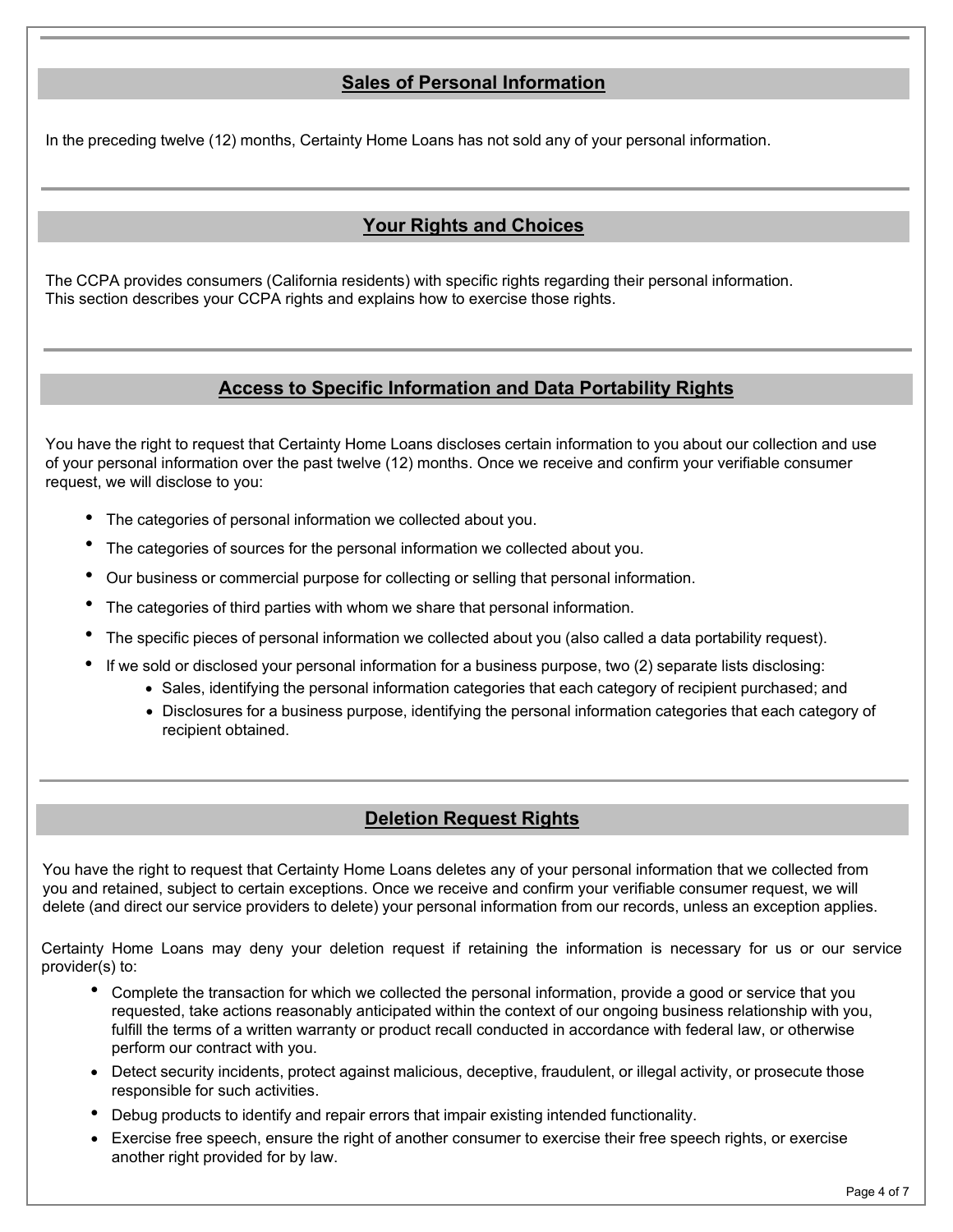- Comply with the California Electronic Communications Privacy Act (Cal. Penal Code § 1546 et. seq.).
- Engage in public or peer-reviewed scientific, historical, or statistical research in the public interest that adheres to all other applicable ethics and privacy laws, when the information's deletion may likely render impossible or seriously impair the research's achievement, if you previously provided informed consent.
- Enable solely internal uses that are reasonably aligned with consumer expectations based on your relationship with us.
- Comply with <sup>a</sup> legal obligation.
- Make other internal and lawful uses of that information that are compatible with the context in which you provided it.

## **Exercising Access, Data Portability, and Deletion Rights**

To exercise the access, data portability, and deletion rights described above, please submit a verifiable consumer request to us by either:

- Calling us at: (866) 934-7283
- **CLICK HERE TO EXERCISE ACCESS, DATA [PORTABILITY](https://privacyportal-cdn.onetrust.com/dsarwebform/ceba271c-b4ea-4271-9b1e-9e4468731c3e/fd0cf52f-ae58-41fd-bd0a-53a7291d57b4.html) AND DELETION RIGHTS.**

Only you, or someone legally authorized to act on your behalf, may make a verifiable consumer request related to your personal information. You may also make a verifiable consumer request on behalf of your minor child.

You may only make a verifiable consumer request for access or data portability twice within a 12-month period.

The verifiable consumer request must:

- Provide sufficient information that allows us to reasonably verify you are the person about whom we collected personal information or an authorized representative, which may include:
	- Information such as name, home address, phone number, email address, the last four digits of your social security number and/or your date of birth to match to the personal information already maintained by us. We may also use a third-party identity verification service to verify your identity.
- Describe your request with sufficient detail that allows us to properly understand, evaluate, and respond to it.

Certainty Home Loans cannot respond to your request or provide you with personal information if we cannot verify your identity or authority to make the request and confirm the personal information relates to you.

Making a verifiable consumer request does not require you to create an account with us. However, we do consider requests made through your password protected account sufficiently verified when the request relates to personal information associated with that specific account.

We will only use personal information provided in a verifiable consumer request to verify the requestor's identity or authority to make the request.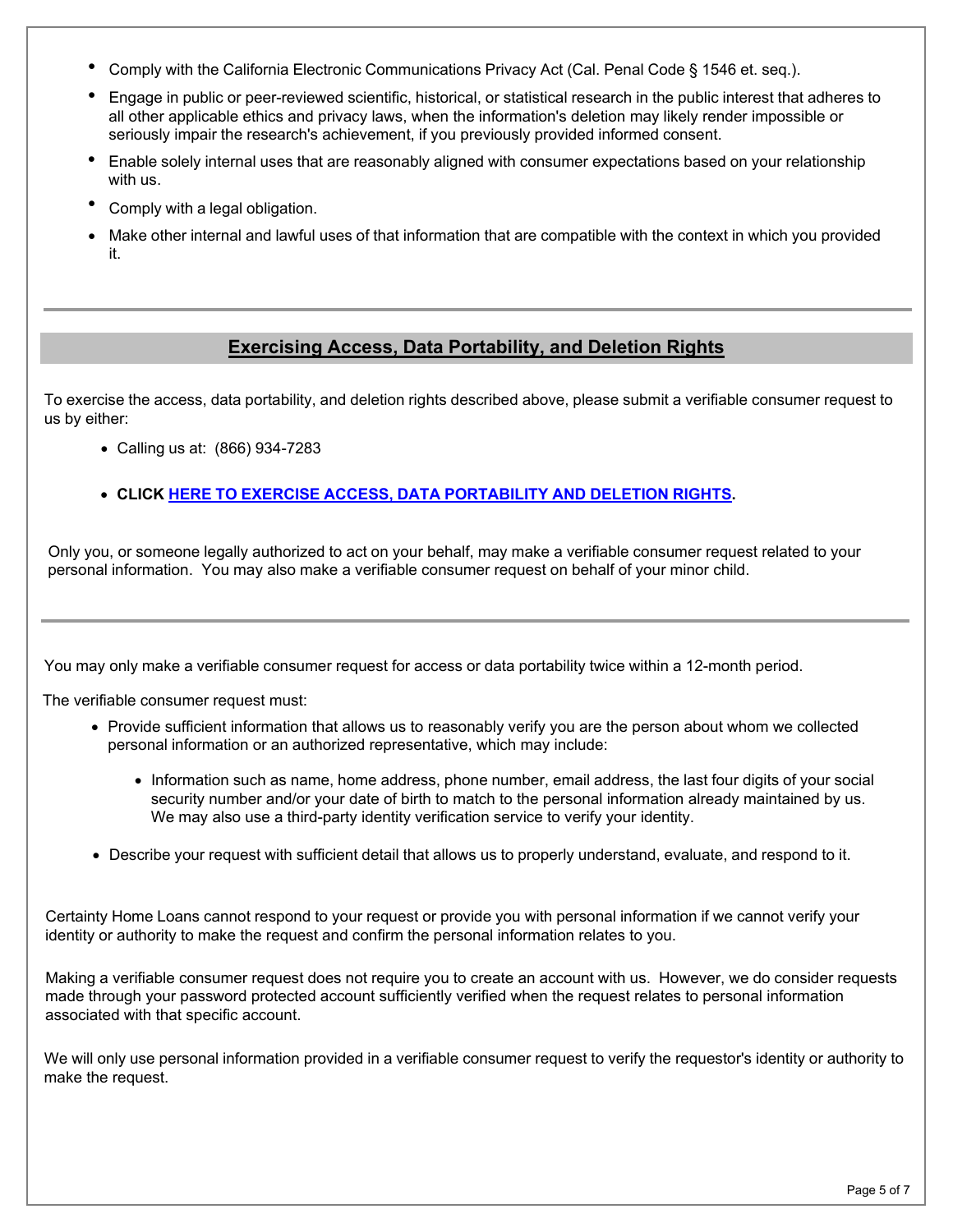#### **Response Timing and Format**

Certainty Home Loans aims to respond to a verifiable consumer request within forty-five (45) days of its receipt. If we require more time (up to 45 additional days), we will inform you of the reason and extension period in writing.

If you have an account with us, we will deliver our written response to that account. If you do not have an account with us, we will deliver our written response by mail or electronically, at your option.

Any disclosures we provide will cover the 12-month period preceding the verifiable consumer request's receipt. The response we provide will also explain the reasons we cannot comply with a request, if applicable. For data portability requests, we will select a format to provide your personal information that is readily useable.

We do not charge a fee to process or respond to your verifiable consumer request unless it is excessive, repetitive, or manifestly unfounded. If we determine that the request warrants a fee, we will tell you why we made that decision and provide you with a cost estimate before completing your request.

## **Personal Information Sales Opt-Out and Opt-In Rights**

Certainty Home Loans does not sell your personal information.

## **Non-Discrimination**

Certainty Home Loans will not discriminate against you for exercising any of your CCPA rights. Unless permitted by the CCPA, we will not:

- Deny you goods or services.
- Charge you different prices or rates for goods or services, including through granting discounts or other benefits, or imposing penalties.
- Provide you a different level or quality of goods or services.
- Suggest that you may receive a different price or rate for goods or services or a different level or quality of goods or services.

#### **Changes to Our Privacy Notice**

Certainty Home Loans reserves the right to amend this privacy notice at our discretion and at any time. When we make changes to this privacy notice, we will post the updated notice on the Website and update the notice's effective date. **Your continued use of our Website following the posting of changes constitutes your acceptance of such changes.**